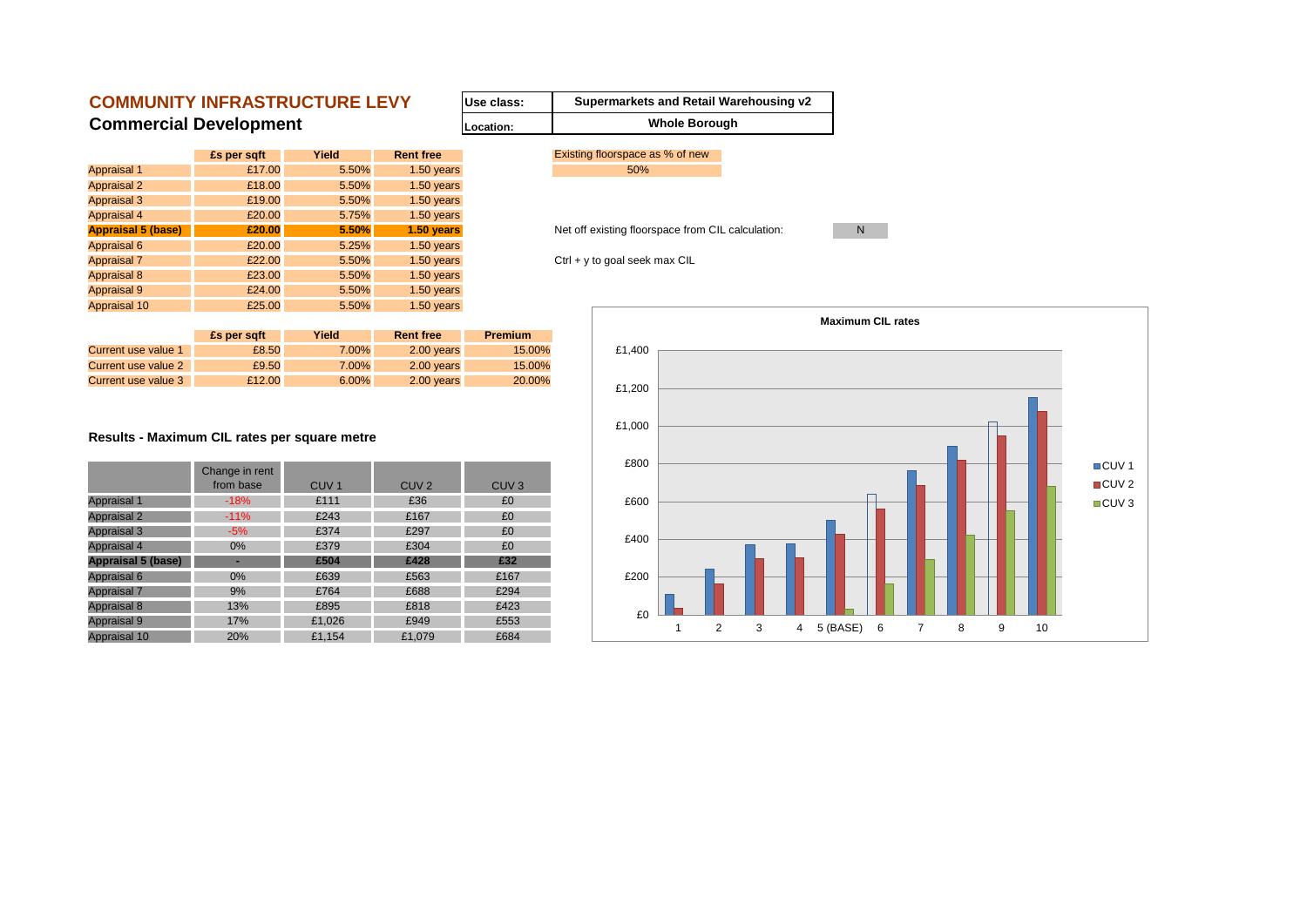### **DEVELOPMENT APPRAISAL Commercial Development**

## **Use class: permarkets and Retail Warehousing Location: Whole Borough**

| <b>DEVELOPMENT VALUE</b>          | <b>Common assumptions</b> |        | Appraisal 1 |                         |        | Appraisal 2       | Appraisal 3 |                   |        | Appraisal 4         |        | Appraisal 5       |        | Appraisal 6       |        | Appraisal 7           |        | Appraisal 8       | Appraisal 9 |                   | Appraisal 10 |             |
|-----------------------------------|---------------------------|--------|-------------|-------------------------|--------|-------------------|-------------|-------------------|--------|---------------------|--------|-------------------|--------|-------------------|--------|-----------------------|--------|-------------------|-------------|-------------------|--------------|-------------|
| <b>Rental Income</b>              | Floor area                |        |             | £ psf £ per annum £ psf |        | £ per annum £ psf |             | £ per annum £ psf |        | £ per annum $E$ psf |        | £ per annum £ psf |        | £ per annum £ psf |        | $£$ per annum $£$ psf |        | £ per annum £ psf |             | £ per annum £ psf |              | £ per annum |
| Rent - area 1                     | 15,250                    |        | £17.00      | £259,250                | £18    | £274,500          | £19.00      | £289,750          | £20.00 | £305,000            | £20.00 | £305,000          | £20.00 | £305,000          | £22.00 | £335,500              | £23.00 | £350,750          | £24.00      | £366,000          | £25.00       | £381,250    |
| Rent - area 2                     | 15,250                    |        | £17.00      | £259,250                | £18    | £274,500          | £19.00      | £289,750          | £20.00 | £305,000            | £20.00 | £305,000          | £20.00 | £305,000          | £22.00 | £335,500              | £23.00 | £350,750          | £24.00      | £366,000          | £25.00       | £381,250    |
| Rent - area 3                     | 15,250                    |        | £17.00      | £259,250                | £18    | £274,500          | £19.00      | £289,750          | £20.00 | £305,000            | £20.00 | £305,000          | £20.00 | £305,000          | £22.00 | £335,500              | £23.00 | £350,750          | £24.00      | £366,000          | £25.00       | £381,250    |
| Total floor area / rent           |                           | 45,750 |             | £777,750                |        | £823,500          |             | £869,250          |        | £915,000            |        | £915,000          |        | £915,000          |        | £1,006,500            |        | £1,052,250        |             | £1,098,000        |              | £1,143,750  |
|                                   |                           |        |             |                         |        |                   |             |                   |        |                     |        |                   |        |                   |        |                       |        |                   |             |                   |              |             |
| Rent free/voids (years)           |                           |        | 1.5         | 0.9228                  | 1.5    | 0.9228            | 1.5         | 0.9228            | 1.5    | 0.9196              | 1.5    | 0.9228            | 1.5    | 0.9261            | 1.5    | 0.9228                | 1.5    | 0.9228            | 1.5         | 0.9228            | 1.5          | 0.9228      |
| Yield                             |                           |        | 5.50%       |                         | 5.50%  |                   | 5.50%       |                   | 5.75%  |                     | 5.50%  |                   | 5.25%  |                   | 5.50%  |                       | 5.50%  |                   | 5.50%       |                   | 5.50%        |             |
| Capitalised rent                  |                           |        |             | £13,049,643             |        | £13,817,269       |             | £14,584,895       |        | £14,632,977         |        | £15,352,522       |        | £16,140,933       |        | £16,887,774           |        | £17,655,400       |             | £18,423,026       |              | £19,190,652 |
|                                   |                           |        |             |                         |        |                   |             |                   |        |                     |        |                   |        |                   |        |                       |        |                   |             |                   |              |             |
| <b>GROSS DEVELOPMENT VALUE</b>    |                           |        |             |                         |        |                   |             |                   |        |                     |        |                   |        |                   |        |                       |        |                   |             |                   |              |             |
| <b>Purchaser's costs</b>          | 6.80%                     |        |             | £887,376                |        | £939,574          |             | £991,773          |        | £995,042            |        | £1,043,971        |        | £1,097,583        |        | £1,148,369            |        | £1,200,567        |             | £1,252,766        |              | £1,304,964  |
|                                   |                           |        |             | £12,162,268             |        | £12,877,695       |             | £13,593,123       |        | £13,637,934         |        | £14,308,550       |        | £15,043,350       |        | £15,739,405           |        | £16,454,833       |             | £17,170,260       |              | £17,885,688 |
| <b>DEVELOPMENT COSTS</b>          |                           |        |             |                         |        |                   |             |                   |        |                     |        |                   |        |                   |        |                       |        |                   |             |                   |              |             |
|                                   |                           |        |             |                         |        |                   |             |                   |        |                     |        |                   |        |                   |        |                       |        |                   |             |                   |              |             |
| Land costs                        |                           |        |             | £3,858,078              |        | £3,858,078        |             | £3,858,078        |        | £3,858,078          |        | £3,858,078        |        | £3,858,078        |        | £3,858,078            |        | £3,858,078        |             | £3,858,078        |              | £3,858,078  |
| Stamp duty and acquisition costs  |                           |        |             | $-E262,349$             |        | $-E262.349$       |             | $-E262,349$       |        | $-E262.349$         |        | $-E262,349$       |        | $-E262,349$       |        | $-E262,349$           |        | $-E262,349$       |             | $-E262,349$       |              | $-E262.349$ |
|                                   |                           |        |             |                         |        |                   |             |                   |        |                     |        |                   |        |                   |        |                       |        |                   |             |                   |              |             |
|                                   |                           |        |             |                         |        |                   |             |                   |        |                     |        |                   |        |                   |        |                       |        |                   |             |                   |              |             |
| <b>Development Costs</b>          |                           |        |             |                         |        |                   |             |                   |        |                     |        |                   |        |                   |        |                       |        |                   |             |                   |              |             |
| Existing floor area               | 50%                       | 22,875 |             |                         |        |                   |             |                   |        |                     |        |                   |        |                   |        |                       |        |                   |             |                   |              |             |
| <b>Demolition costs</b>           | £8 psf                    |        |             | £183,000                |        | £183,000          |             | £183,000          |        | £183,000            |        | £183,000          |        | £183,000          |        | £183,000              |        | £183,000          |             | £183,000          |              | £183,000    |
| <b>Building costs</b>             | £93 psf                   |        |             | £5,020,207              |        | £5,020,207        |             | £5,020,207        |        | £5,020,207          |        | £5,020,207        |        | £5,020,207        |        | £5,020,207            |        | £5,020,207        |             | £5,020,207        |              | £5,020,207  |
| Area                              | 85% grs to net            | 53,824 |             |                         |        |                   |             |                   |        |                     |        |                   |        |                   |        |                       |        |                   |             |                   |              |             |
| External works & BREAM            | 15.00%                    |        |             | £753,031                |        | £753,031          |             | £753,031          |        | £753,031            |        | £753,031          |        | £753,031          |        | £753,031              |        | £753,031          |             | £753,031          |              | £753,031    |
|                                   |                           |        |             |                         |        |                   |             |                   |        |                     |        |                   |        |                   |        |                       |        |                   |             |                   |              |             |
| Professional fees                 | 10.00%                    |        |             | £595,624                |        | £595,624          |             | £595,624          |        | £595,624            |        | £595,624          |        | £595,624          |        | £595,624              |        | £595,624          |             | £595,624          |              | £595,624    |
| Contingency                       | 5.00%                     |        |             | £327,593                |        | £327,593          |             | £327,593          |        | £327,593            |        | £327,593          |        | £327,593          |        | £327,593              |        | £327,593          |             | £327,593          |              | £327,593    |
| Mayoral CIL & Residual S106       | £4 psf                    |        |             | £197,757                |        | £197,757          |             | £197,757          |        | £197,757            |        | £197,757          |        | £197,757          |        | £197,757              |        | £197,757          |             | £197,757          |              | £197,757    |
| CIL                               | £s psf                    | 45,750 |             | $-E33 - E1,522,268$     | $-E21$ | -£970,329         | $-E9$       | $-E413,474$       | $-E8$  | -£383.511           | £2.955 | £135,177          | £15    | £708,771          |        | £27 £1,247,470        |        | £39 £1,799,201    | £51         | £2,351,866        | £64          | £2,905,217  |
|                                   |                           |        |             |                         |        |                   |             |                   |        |                     |        |                   |        |                   |        |                       |        |                   |             |                   |              |             |
| <b>Disposal Costs</b>             |                           |        |             |                         |        |                   |             |                   |        |                     |        |                   |        |                   |        |                       |        |                   |             |                   |              |             |
| Letting Agent's fee (% of rent)   | 10.00%                    |        |             | £77.775                 |        | £82,350           |             | £86.925           |        | £91.500             |        | £91,500           |        | £91,500           |        | £100.650              |        | £105,225          |             | £109,800          |              | £114,375    |
| Agent's fees (on capital value)   | 1.00%                     |        |             | £130,496                |        | £138,173          |             | £145,849          |        | £146,330            |        | £153,525          |        | £161,409          |        | £168,878              |        | £176,554          |             | £184,230          |              | £191,907    |
| Legal fees (% of capital value)   | 0.75%                     |        |             | £97,872                 |        | £97,872           |             | £97,872           |        | £97,872             |        | £97,872           |        | £97,872           |        | £97,872               |        | £97,872           |             | £97,872           |              | £97,872     |
|                                   |                           |        |             |                         |        |                   |             |                   |        |                     |        |                   |        |                   |        |                       |        |                   |             |                   |              |             |
| Finance                           |                           |        |             |                         |        |                   |             |                   |        |                     |        |                   |        |                   |        |                       |        |                   |             |                   |              |             |
| Loan arrangement fee              |                           |        |             | £0                      |        | E(                |             | £0                |        | f()                 |        | £0                |        | £0                |        | £0                    |        | £0                |             | £0                |              | £0          |
| Interest rate                     | 7.00%                     |        |             |                         |        |                   |             |                   |        |                     |        |                   |        |                   |        |                       |        |                   |             |                   |              |             |
| Interest                          | 18 months                 |        |             | £685,259                |        | £714,879          |             | £744,757          |        | £746,595            |        | £774,204          |        | £804,732          |        | £833,886              |        | £863,495          |             | £893,153          |              | £922,847    |
|                                   |                           |        |             |                         |        |                   |             |                   |        |                     |        |                   |        |                   |        |                       |        |                   |             |                   |              |             |
| Profit on cost                    |                           |        |             | £2,020,193              |        | £2,141,810        |             | £2,258,254        |        | £2,266,208          |        | £2,383,332        |        | £2,506,126        |        | £2,617,710            |        | £2,739,545        |             | £2,860,398        |              | £2,980,530  |
| Profit on cost (%)                |                           |        |             | 19.92%                  |        | 19.95%            |             | 19.92%            |        | 19.93%              |        | 19.99%            |        | 19.99%            |        | 19.95%                |        | 19.97%            |             | 19.99%            |              | 20.00%      |
|                                   |                           |        |             |                         |        |                   |             |                   |        |                     |        |                   |        |                   |        |                       |        |                   |             |                   |              |             |
| Net additional floorspace (sq ft) |                           | 22.875 |             | 22,875                  |        | 22.875            |             | 22.875            |        | 22.875              |        | 22,875            |        | 22.875            |        | 22,875                |        | 22.875            |             | 22.875            |              | 22.875      |
| Net additional floorspace (sq m)  |                           | 2.125  |             | 2,125                   |        | 2.125             |             | 2,125             |        | 2.125               |        | 2,125             |        | 2.125             |        | 2,125                 |        | 2.125             |             | 2,125             |              | 2,125       |
|                                   |                           |        |             |                         |        |                   |             |                   |        |                     |        |                   |        |                   |        |                       |        |                   |             |                   |              |             |